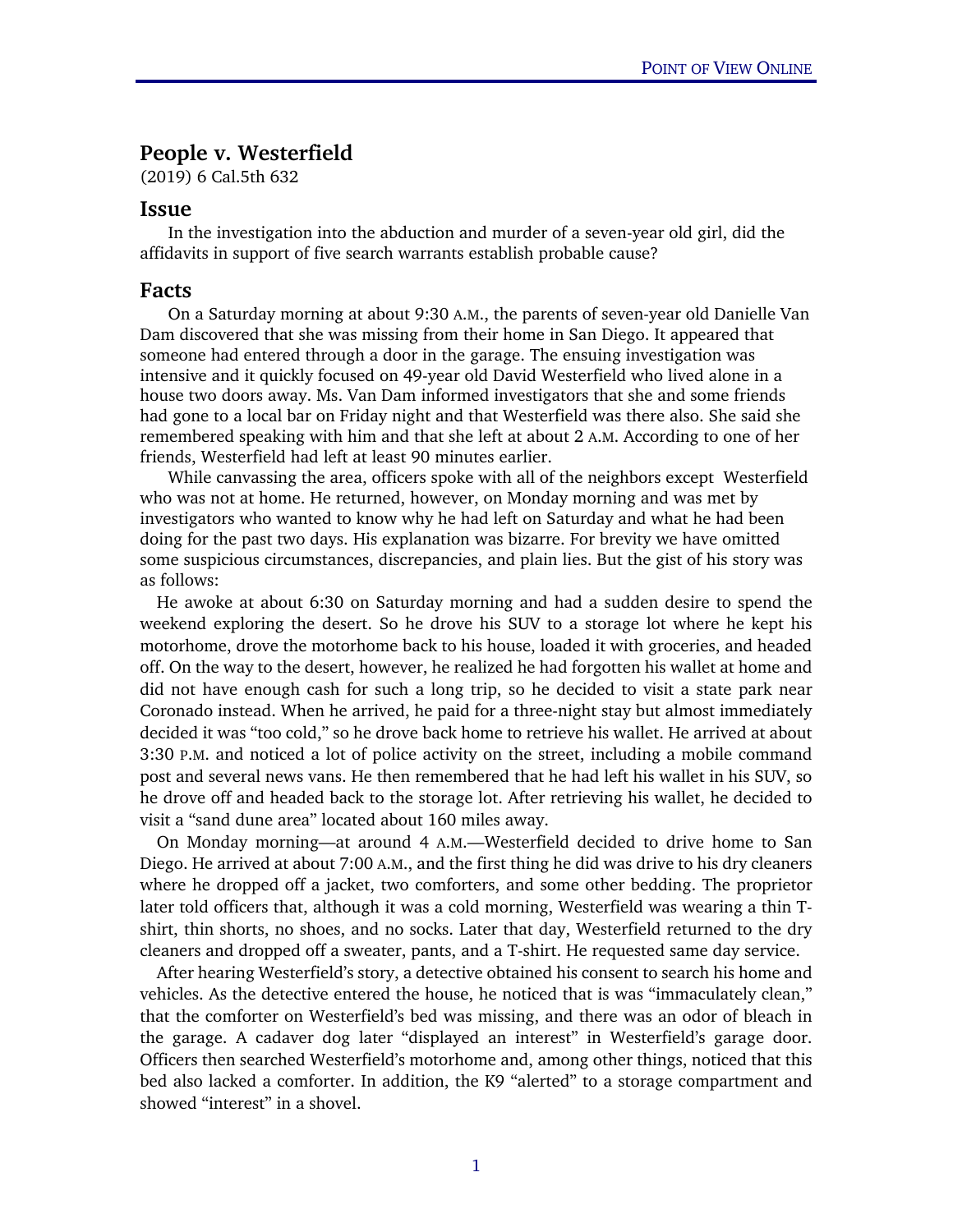When they returned to the police station, Westerfield said he had stopped at a certain place during his trip. But, as he recounted it, he accidentally referred to it as "this little place that *we*, where *we* were . . . ." When the detective asked why he used the term "we" when he supposedly alone, he said it was "just a slip." Later that night, investigators arrested Westerfield for abduction.

At about 2 A.M. on Tuesday, a detective obtained a search warrant based mainly on the above information. The warrant authorized the seizure of DNA samples from Westerfield and further searches of his home, SUV, and motorhome. While officers were searching the motorhome, the cadaver dog "alerted" or "showed an interest in certain places and things. On Wednesday and Thursday, the detectives obtained two additional search warrants based primarily on the information contained in the first affidavit. One of the warrants was for cell phone records, and these records indicated that Westerfield "had not been truthful to investigators concerning his activities during the weekend in question."

On the following Monday, a detective obtained a fourth warrant to conduct a forensic search of the clothing that Westerfield had dropped off at the dry cleaners. The following week, a detective obtained a fifth warrant for a more extensive search of trace evidence found in Westerfield's home.

On February 27, searchers found Danielle's nude and partially decomposed body near a trail in an unincorporated town east of San Diego. The searchers had gone to this area because it was a possible route that Westerfield might have taken on his trip. Because of the condition of the body, the coroner was unable to determine a cause of death or whether she had been sexually assaulted. As noted, investigators had seized several items that were submitted for forensic analysis. Among other things, it was determined that clothing Westerfield dropped off at the dry cleaners contained bloodstains and DNA linked to Danielle, along with her fingerprints and hair.

Before trial, Westerfield filed a motion to suppress most of this evidence, but the motion was denied and the case went to trial. Westerfield was found guilty and was sentenced to death.

## Discussion

Westerfield argued that all of the evidence obtained pursuant to the five search warrants should have been suppressed because the affidavits for the first warrant failed to establish probable cause, and that probable cause for the others was based on the information contained in the first one.

While it was true that the first warrant was based mainly on circumstantial evidence, "it is universally recognized that evidence, to be relevant to an inquiry, need not conclusively prove the ultimate fact in issue, but only have any tendency to make the existence of any fact that is of consequence to the determination more probable or less probable than it would be without the evidence."6 Furthermore probable cause is "a flexible, commonsense standard, which requires only that the facts available to the officer would warrant a person of reasonable caution in believing that the item may be contraband or stolen property or evidence of a crime."7

Consequently, the court ruled that all the searches were lawful and it affirmed Westerfield's conviction and death sentence. (On March 13, 2019, Governor Gavin Newsome nullified Westerfield's death sentence on grounds that he believes the death